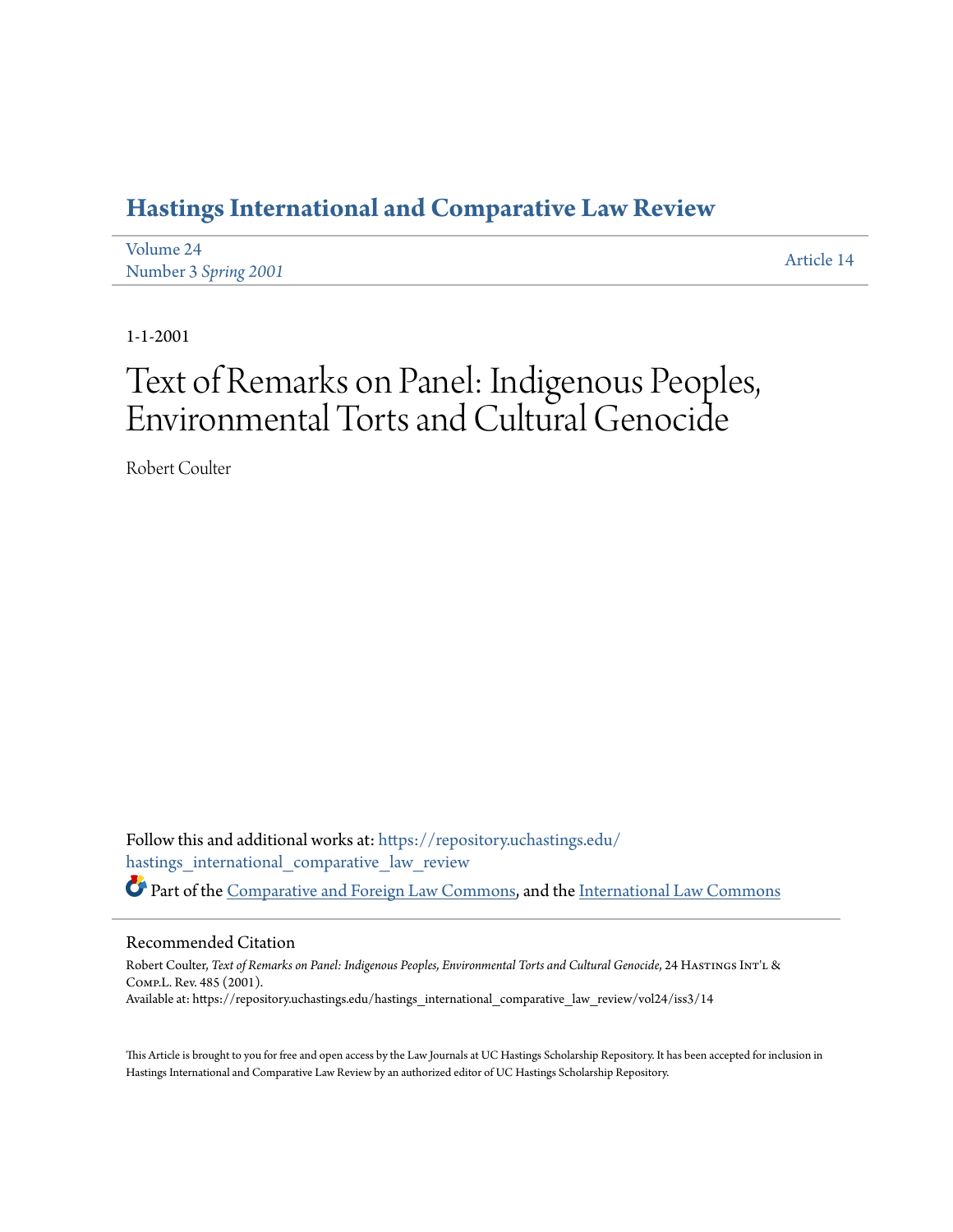## **Text of Remarks on Panel: "Indigenous Peoples, Environmental Torts and Cultural Genocide"**

#### BY ROBERT COULTER\*

We have heard a wonderful triad of presentations, and they are very encouraging. It gives me a good opportunity to move into the area that I want to discuss particularly and that is the Awas Tingni case.

But before I do that, I should say that the Indian Law Resource Center that I head is an Indian organization that specializes in international law work. It is not the only thing we do, but we do a great deal of it. In fact, nearly all that we do at the international level is related to environmental protection, because almost always we find that the human rights situations that indigenous people confront are, in fact, principally environmental protection issues. Do we care about the environment? Is that the real issue? Or do we care about the indigenous people? Is that the real issue? I think the answer, in our experience, is, "What is the difference?" We cannot tell. It is a situation where we have categories that do not seem to fit. The separate categories are perhaps inappropriate. The same conditions that threaten the destruction of the environment threaten the destruction of the indigenous people, and the intertwining of the two is impossible to undo. So we find that in situations like Awas Tingni, the protection of indigenous people's human rights is really protection of the environment as well.

We first found this in the situation of the Yanomami, in the Amazon, in Northern Brazil back in the late 1980s when there was a

Executive Director of the Indian Law Resource Center, an international NGO which provides legal assistance to Indian nations and communities in major cases involving human rights and environmental protection. The Center is based in Helena, Montana and has an office in Washington, DC. Education: B.A., Williams College; J.D., Columbia University School of Law.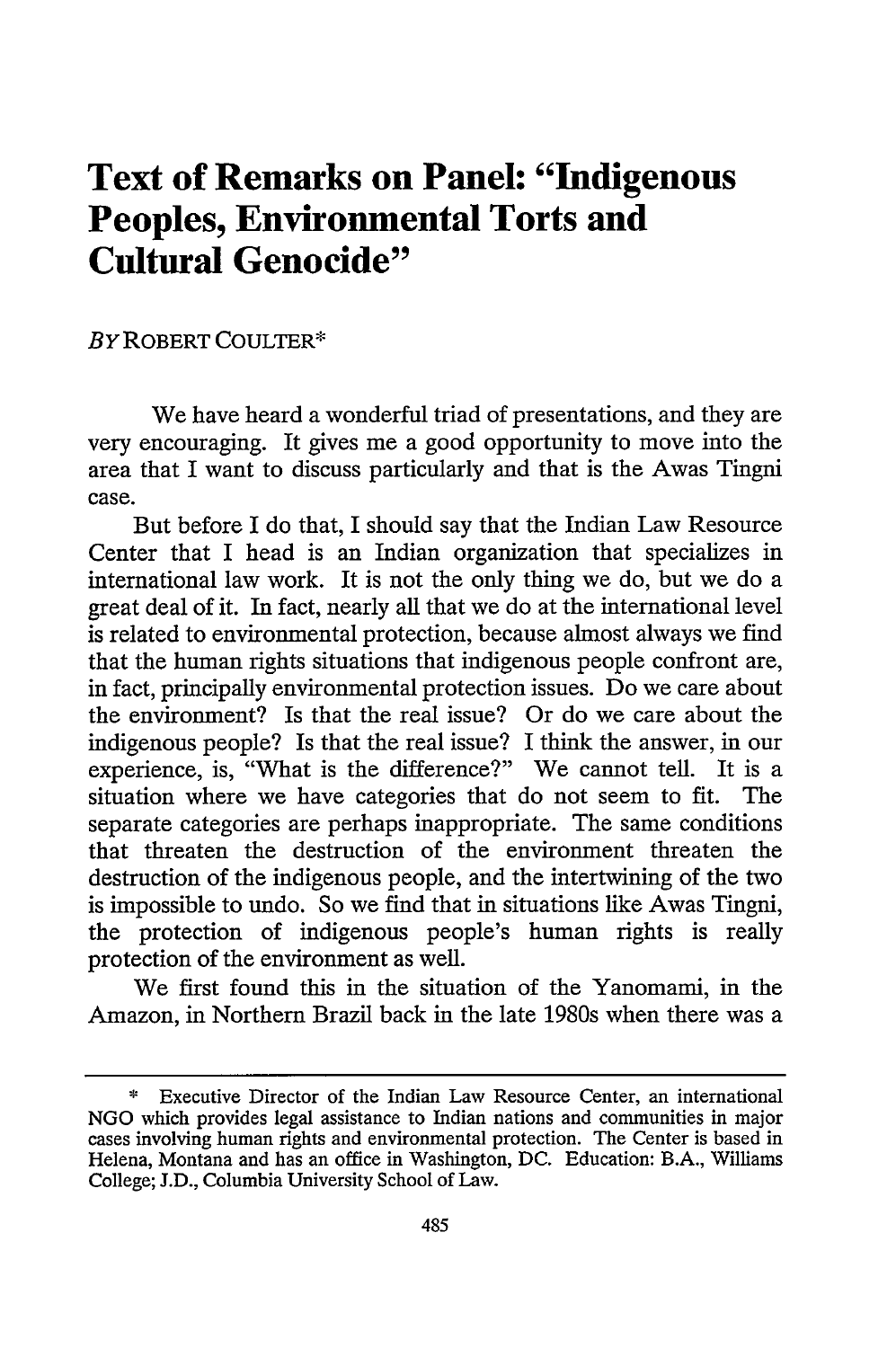huge gold rush there. We were heartbroken when no one seemed to care about the Yanomami, but everyone seemed to care about the rain forest. You could not get anyone to pay attention to the fact that around 20% of the Yanomami population in Brazil had died.

But it was eye opening to us, because we were forced to realize that the environmentalists were our allies and friends, and that perhaps we were wrong in failing to recognize the unity of these two concepts-the unity of the protection of the environment and the protection of people. The other thing about it is, of course, that not everyone can be a part of an indigenous population; we cannot all be indigenous people. But so what? I doubt that that matters either; my guess is that human rights are always integrated and intertwined with the environmental issues. So, I don't really want to focus entirely on the Awas Tingni case. I would like to give attention to how these human rights mechanisms that we use in indigenous peoples' cases can be used by other people.

The situation of the Awas Tingni concerns the Sumo Indian community. "Sumo" is another word for that group, for that nation of indigenous people; Awas Tingni is a particular community. They hold their land in common—they hold it by aboriginal right. That is, they do not have a deed; they do not have a title or charter from anyone. They have just always been there or nearly always been there. And within their communally held area, there are some specific individual- or family-owned units, but that is all subsidiary to the system of land tenure where the community holds it all in common.

In Nicaragua, even though the government claims that it recognizes the land rights of the indigenous people, it never got around to saying what lands those are. And they do not do what is called "demarcation of the land." This was also the situation in Brazil. And that is the trouble Awas Tingni has. The government of Brazil was perfectly willing to say that some lands belong, for example, to the Yanomami, but they would not say exactly what land that was. And so, the human rights effort has been directed towards forcing the government to demarcate those lands. In a demarcation process, the issue of ownership is negotiated and settled. Then the parties decide exactly what it is and draw some lines on maps and then transfer those lines onto the ground so that there will be specific, defined, and enforceable rights. And that is the situation in Nicaragua as well. What you find in this situation is quite common. It is that the government, although they purport to recognize Indian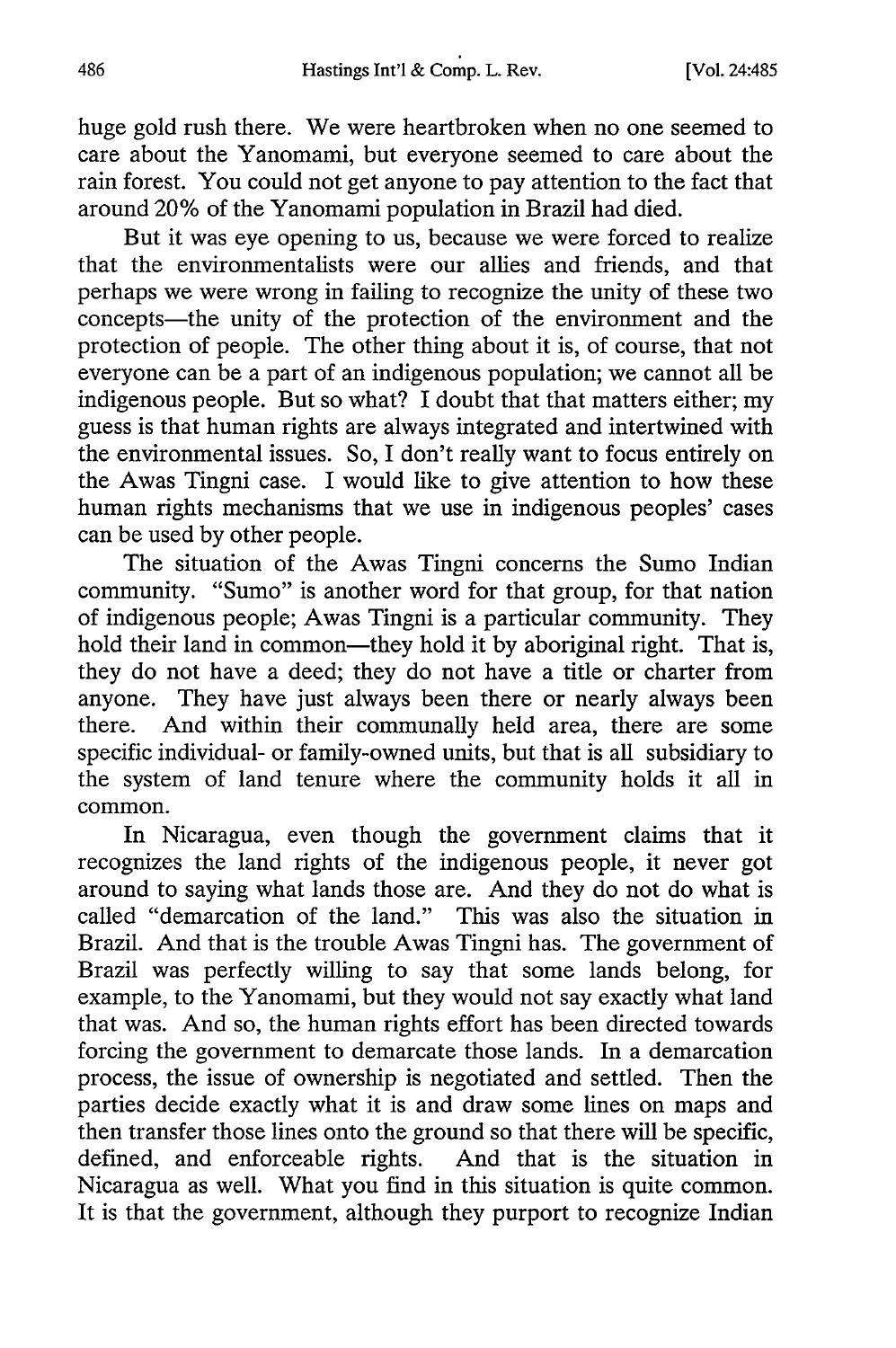rights to land, does not say what it is. Therefore, they treat anything they want, or anything development corporations want, simply as state-owned land. And they go ahead and grant a concession for logging, oil and gas development, gold mining or what have you, usually in secret. And they say, "Well, too bad about the Indian land rights, but it was not *those* lands that the Indians owned."

So demarcation of the land was the real issue in the Awas Tingni case. The people of Awas Tingni found out about the logging concession to SOLCARSA, which is actually a Korean company, in July of 1995. They sent a letter protesting it in September. And they went to court and the court said they waited too long to complain about this. The concession had not even been signed yet, but the court threw out their effort to get a domestic remedy. Then the community took their case to the Inter-American Commission on Human Rights on the grounds that their right to own property under Article 21 of the American Convention on Human Rights was being violated, and that their right under Article *25,* the right to a speedy and effective remedy, had also been denied.

Later, they did succeed in getting the concession at least nominally annulled by the Supreme Court of Nicaragua, but it was a meaningless gesture. The Supreme Court did not enforce the order, and the government never was willing to abide by the order except nominally. The Inter-American Commission on Human Rights, which is a court-like institution of the Organization of American States (OAS), tried unsuccessfully to use friendly settlement mechanisms-and that is important. I am going a little bit slowly because I am trying to point out how the Inter-American Commission does attempt to use its good offices. It is something like mediation. They attempt to bring about friendly settlements in human rights cases. They attempted that in this situation but without any success.

In 1998, the Commission used its ultimate sanction, which is to issue a report. The government of Nicaragua, in terror, recoiled. Actually, it was more serious than that. The countries do hate it when a negative report is issued. These things are not enforceable; they are not binding in a real sense. But governments actually do respond, believe it or not. They just hate it when they clearly and officially, and in writing, are shown to be serious violators of human rights. But still, although the government attempted to claim that it was solving a problem, it did nothing.

The Inter-American Commission on Human Rights can then take a case to the Inter-American Court of Human Rights in San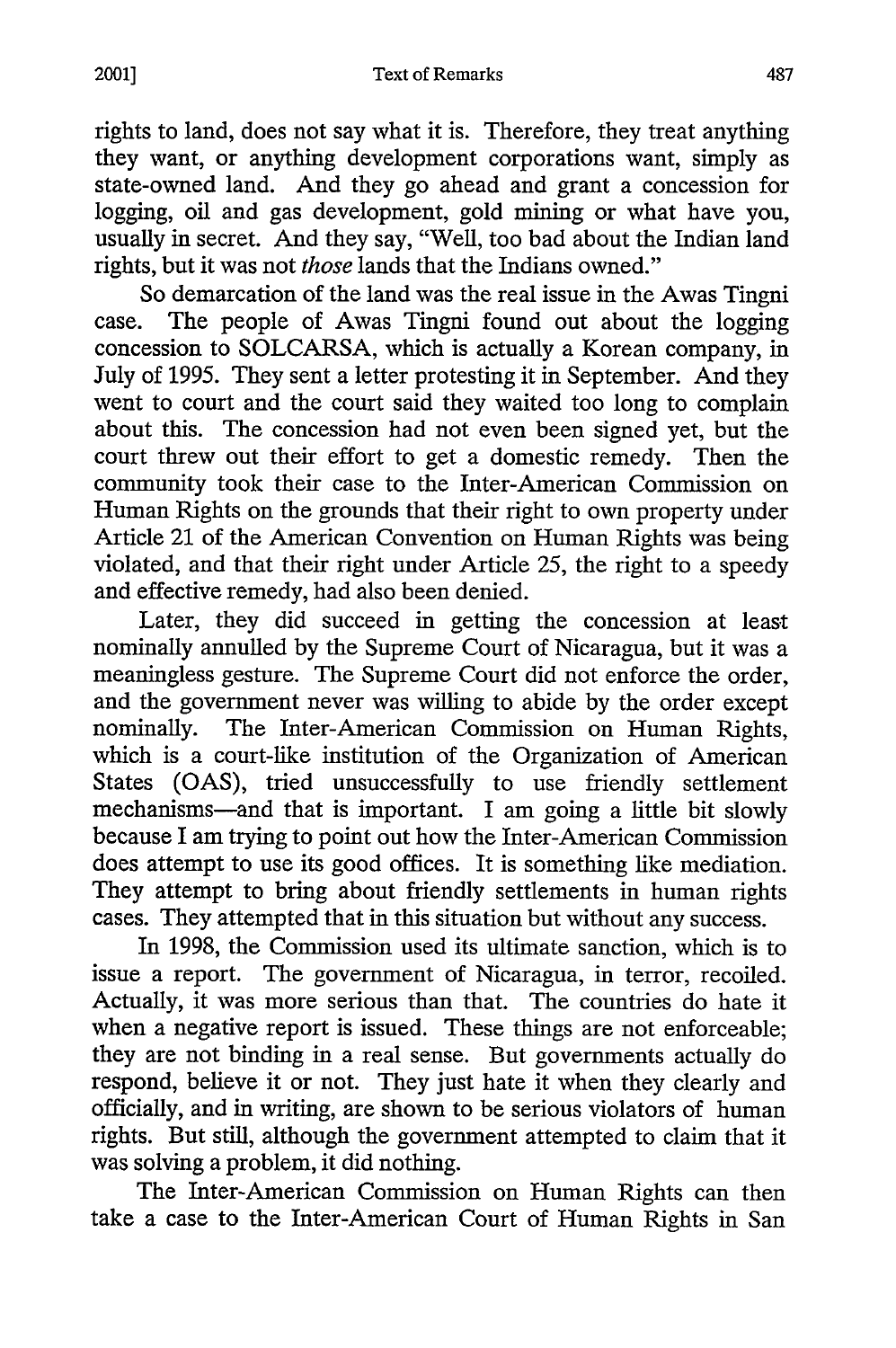Jose, Costa Rica, and it is actually a court established under the **OAS** system. The Commission itself is the petitioner in a case before the court. They do turn the case over to us to do much of the substantive legal work in presenting the case. It is a funny kind of court there, sort of a hybrid appellate court, but they actually try cases. So, you have this panel of judges comprising the court who come from all different countries and have some very diverse views about the law and how the court operates. They try to act as an appellate court, but they are trying the case, and they hear witnesses. We had a three-day trial in the Awas Tingni case, and some very unusual arguments and procedural rulings were made in the course of the trial. But all in all it was a thoroughly legal court proceeding, and a very serious one. We expect that an historic precedent will be established when the court ultimately decides the case.

The trial was in the early part of November, and we are expecting a decision sometime in 2001.' There were amicus curiae briefs submitted by various indigenous organizations and other human rights groups around the United States and Canada. We think that a favorable decision will be rendered by the court that will do three things-at least that is what we have asked. We have asked the court to declare (1) that the government of Nicaragua violated the human rights of the Awas Tingni community by granting this logging concession; (2) that they have an obligation to move ahead and

**...** [T]hat the State must adopt measures of a legislative, administrative, and whatever other character necessary to create an effective mechanism for official delimitation, demarcation, and titling of the indigenous communities' properties, in accordance with the customary law, values, usage, and customs of these communities.... Nicaragua must cease acts which could cause agents of the State, or third parties acting with its acquiescence or tolerance, to affect the existence, value, use or enjoyment of the property located in the geographic area the Community of Awas Tingni inhabits and in which it carries out its activities.

Mayagna (Sumo) Indigenous Community of Awas Tingni v. Republic of Nicaragua, Judgment, paras. 149, 164 (Inter-Am. C.H.R. Aug. 31, 2001) (unofficial translation by the Indian Law Resource Center) (on file with author).

<sup>1.</sup> In the judgment dated August 31, 2001, in the case of Mayagna (Sumo) Indigenous Community of Awas Tingni v. Republic of Nicaragua, the Inter-American Court of Human Rights ruled, *inter alia:*

By virtue of the fact of their very existence, indigenous communities have the right to live freely on their own territories; the close relationship that the communities have with the land must be recognized and understood as a foundation for their cultures, spiritual life, cultural integrity and economic survival.